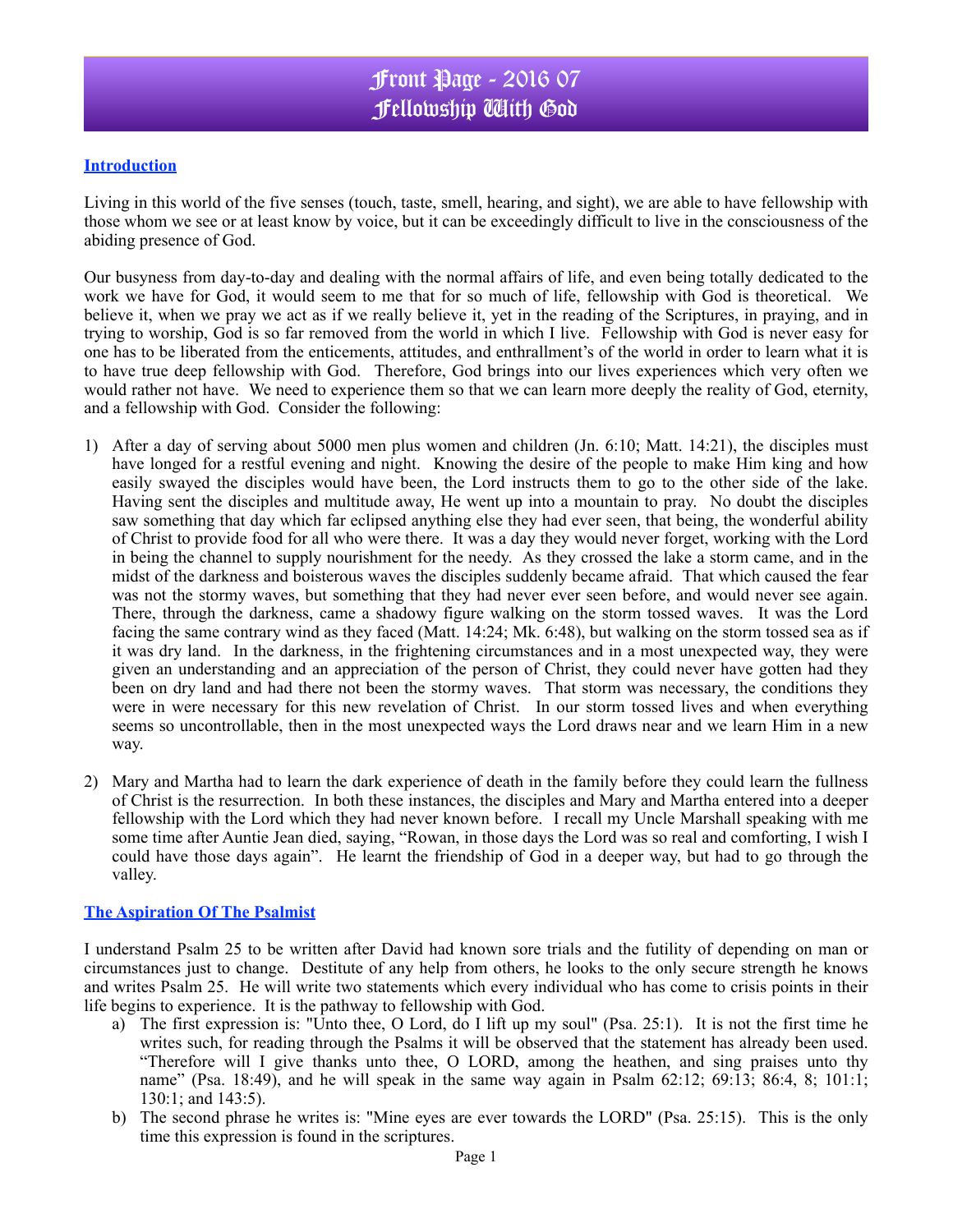## **The Primary Foundations**

The Psalmist does not just tell of His desires but knowing that other hearts would yearn with the same desires, he informs others of the attitudes that are needed for such a high level of spiritual desire. Before contemplating the words of the Psalmist, there is a pre-condition the inspired apostle John told the saints about before there can be such a desire. Precisely he writes: "That which we have seen and heard declare we unto you, that ye also may have fellowship with us: and truly our fellowship is with the Father, and with his Son Jesus Christ. And these things write we unto you, that your joy may be full" (1 Jn. 1:3, 4). It cannot be too much stressed, fellowship with the Father and the Son is dependent on and restricted to the writings of either Old or New Testament writings.

Furthermore, there must be transparency before God for He is Light and there needs to be the confession of sin and a willingness to have it exposed to the conscience by the Spirit of God. Those who ignore the scriptures always go astray for they are the "scriptures of truth" (Dan. 10:21), and any deviation leads to error. God wants us to be in a teachable spirit, and only then can an individual present the threefold prayer of Psa. 25:4-5. In his prayer the Psalmist asks the Lord: "Show me thy ways"; "Teach me thy paths"; and "Lead me in thy truth, and teach me". Interestingly he asks for God to teach him twice, but there is a difference. The second one is because there is an advancement in the pathway, and knowing the leading of the Lord, he desires to be taught more of His ways.

The New Testament is always exhorting us to develop spiritually. There will be written: "But grow in grace, and in the knowledge of our Lord and Saviour Jesus Christ" (2 Pet. 3:18); "Therefore as ye abound in every thing, in faith, and utterance, and knowledge, and in all diligence, and in your love to us, see that ye abound in this grace also" (2 Cor. 8:7); "And this I pray, that your love may abound yet more and more in knowledge and in all judgment" (Phil. 1:9).

As I said at the beginning, for a deepening fellowship with God, there must be brought into our lives difficult experiences, for in them there is manifested whether the individual has the spirit of meekness that the Psalm speaks about in verse nine where he writes: "The meek will he guide in judgment: and the meek will he teach his way" (Psa. 25:9). The Lord, when giving the Beatitudes, said the following words: "Blessed are the poor in spirit" (Matt. 5:3). The haughty spirit that acts in defiance and disregard to the Scriptures will never know what it is to have fulness of fellowship with God. The injunction from the ancient scriptures still stands true: "What doth the LORD thy God require of thee, but to fear the LORD thy God, to walk in all his ways, and to love him, and to serve the LORD thy God with all thy heart and with all thy soul" (Deut. 10:12); and again, "He hath shewed thee, O man, what is good; and what doth the LORD require of thee, common but to do justly, and to love mercy, and to walk humbly with thy God?" (Mic. 6:8)

For an individual to walk in fellowship with God, Psalm chapter 26 informs us of four characteristics of men that will be avoided:

- a) "I have not sat with vain persons, neither will I go in with dissemblers"  $(v.4)$
- b) "I have hated the congregation of evildoers; and will not sit with the wicked"  $(v.5)$ .

It could be said that "vain persons" are those who treat with lightness and casualness the divine and eternal matters. It is the opposite to having a reverential fear of God. Dissemblers are those who, with an intentional malice, are determined to hold the spirit of maliciousness. Evildoers are those who live with the intention of wickedness, the opposite of being good, and the wicked are those who live in non-subjection to the word of God, the opposite of obedience to the Scriptures.

Although David had these great aspirations, yet he recognized that he was far from being perfect in the sight of God. Therefore, he will pray: "Examine me, O LORD, and prove me; try my reins and my heart" (Psa. 26:2). The Lord himself very distinctly taught that despite outward appearances and pseudo spirituality, by the keeping of the law and human traditions, there was something deeper needed. "Man looketh on the outward appearance, but the LORD looketh on the heart (1 Sam. 16:7). For an ever deepening fellowship with God there must be purity of motives, goals, and heart attitude before God (Matt. 5:20; 6:1–18). Thank God there has been a man on